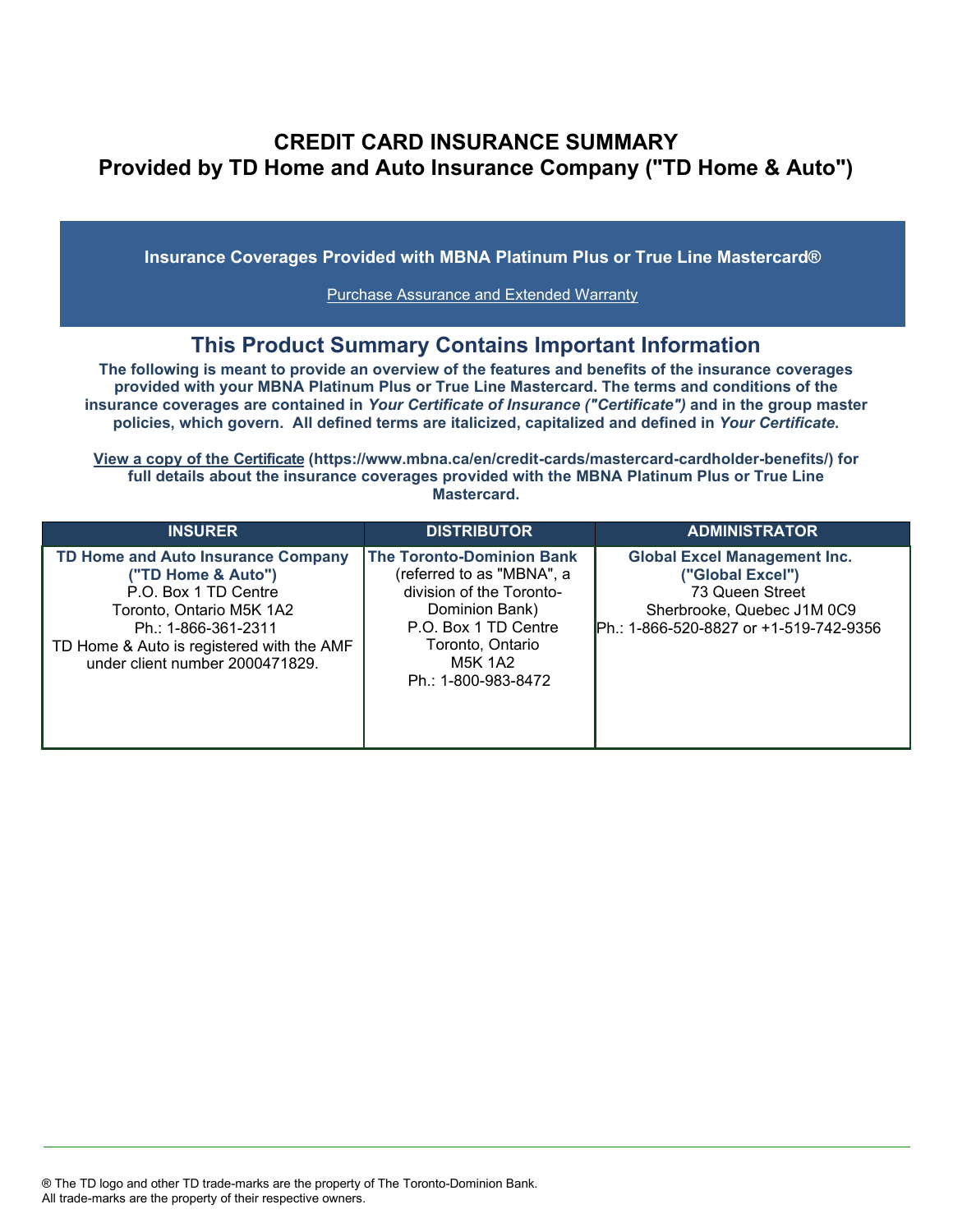# **General Information You Need to Know**

The following is applicable to **all insurance coverages** provided with the MBNA Platinum Plus or True Line Mastercard, unless otherwise specified*:*



**Complaint Handling:** For information about our complaint processing policy and where a complaint may be filed, please visit our Customer Service & Problem Resolution page at: **<https://www.tdinsurance.com/customer-service/problem-resolution>**.



**Misrepresentation:** *You* must be accurate and complete in *Your* dealings with the *Insurer* at all times. The *Insurer* will not pay a claim if *You*, any person insured under *Your Certificate* or anyone acting on *Your* behalf makes a misrepresentation, attempts to deceive or mislead the *Insurer*, or makes a fraudulent, false or exaggerated statement or claim.



**Cancellation:** Insurance coverages are considered canceled on the date the credit card account is closed. If, at any time, *You* don't want these insurance coverages, *You* can decide not to use them or contact *Your* credit card provider to apply for a different credit card with alternative insurance coverages.



**Cost:** No fee will be charged for the insurance coverages provided with the MBNA Platinum Plus or True Line Mastercard.



**Claims:** *You* must report *Your* claim to *Our Administrator* by calling 1-866-520-8827 no later than the following time limits after the date the covered event(s) occurred:

#### **Purchase Assurance and Extended Warranty Protection**

 $\circ$  30 days; refer to section General Provisions under "Notice of Claim" for full details

Once *We* have approved the claim, *We* will notify *You* and payment will be made within 60 days. If the claim has been denied, *We* will inform *You* of the claim denial reasons within 60 days. *You* can appeal the decision by submitting new information to *Our Administrator*. For complete details, please see the applicable claims section (as listed above) in *Your Certificate.*



### **Eligibility:**

| <b>Benefit</b>                                            | Who is Eligible                                     | <b>Additional Eligibility Requirements</b>                                                                                                                                                                                               |
|-----------------------------------------------------------|-----------------------------------------------------|------------------------------------------------------------------------------------------------------------------------------------------------------------------------------------------------------------------------------------------|
| <b>Purchase Assurance and</b><br><b>Extended Warranty</b> | <b>Primary Cardholder</b><br><b>Authorized User</b> | When the <i>Insured Person</i><br>×<br>charges the full cost of<br>covered property to the<br>Account; or<br>If the <i>Insured Person</i><br>×.<br>purchases an item using an<br>access cheque issued in<br>connection with the Account. |

<span id="page-1-0"></span>**Note:** For full details, please see the "Eligibility" section and/or the definition of "*Insured Person*" in the *Certificate*.